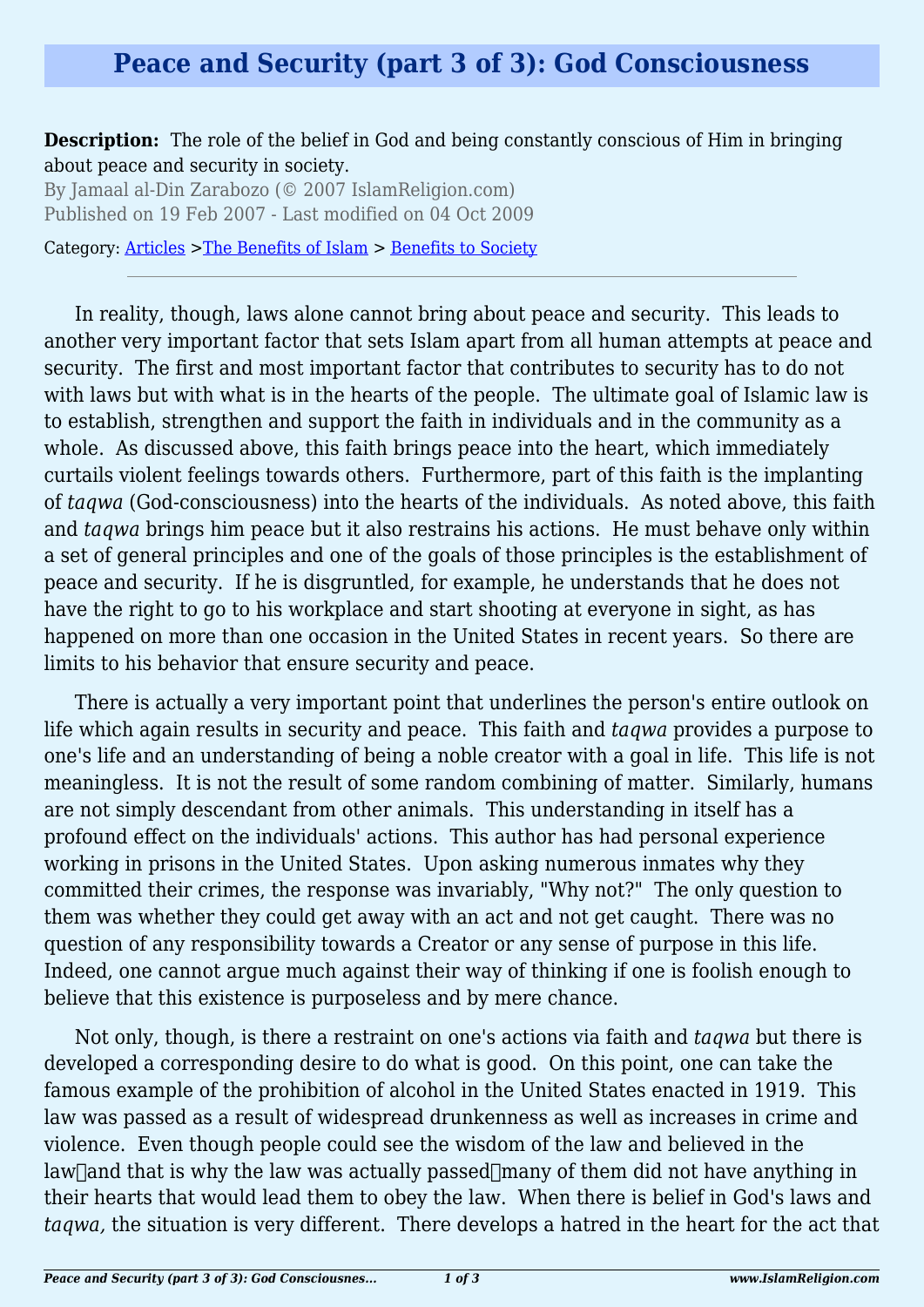is banned. The believer recognizes that the act in itself is evil and, even worse, it is displeasing to his Lord. Thus, the believer restrains himself to the best of his ability from such illegal acts. And, since the enactment of God's laws results in security, this end result is met.

What further contributes to the implementation of God's laws that ensure security is that stress that Islam puts on the spirit of community. In recent years in the United States, as a reaction to the lack of peace and security, many communities developed what is known as "neighborhood watches." This is where the neighbors look after one another and keep an eye on things. The goal is not simply to spot breaches of peace and security but to make the people realize that they are part of a community and that they should be concerned with what is happening to the others in their neighborhood. Of course, what they develop cannot compare to the kind of community spirit and brotherhood that is developed within Islam. The reality is that some people are weak and they can be easily swayed by desires or by other evil people. They need people that they can lean on to keep them on the Straight Path and help them overcome their weaknesses. Thus, the spirit of brotherhood in Islam is permeated by the obligation to look after one another, encourage one another to do good and prevent one another from doing evil. Thus, God says:

## **"The believers, men and women, are** *auliyaa* **(helpers, supporters, friends, protectors) of one another, they enjoining what is good and eradicate what is evil..." (Quran 9:71)**

The Prophet, may the mercy and blessings of God be upon him, said:

<span id="page-1-1"></span>"The believer with respect to another believer is like a building, one portion strengthening the other."**[\[1\]](#page-1-0)**

This relationship between the individual members of society, like the spirit behind the Neighborhood Watch programs, further brings about peace and security for the individuals of society.

Islam takes care of both this life and the Hereafter. In fact, it ties the two together. One can argue that it is only through this intimate relationship that true peace and security are going to be achieved. Guidance must come from  $God$ and can only come from  $God$  to know what are the beliefs, laws and steps that will provide peace and security. Via Islam, the individual can find internal peace. That can allow him to be at peace with others. At the same time, he has the steps and laws he needs to ensure peace and security for the society at large.

Endnotes:

<span id="page-1-0"></span>[\[1\]](#page-1-1) *Saheeh Al-Bukhari* and *Saheeh Muslim*.